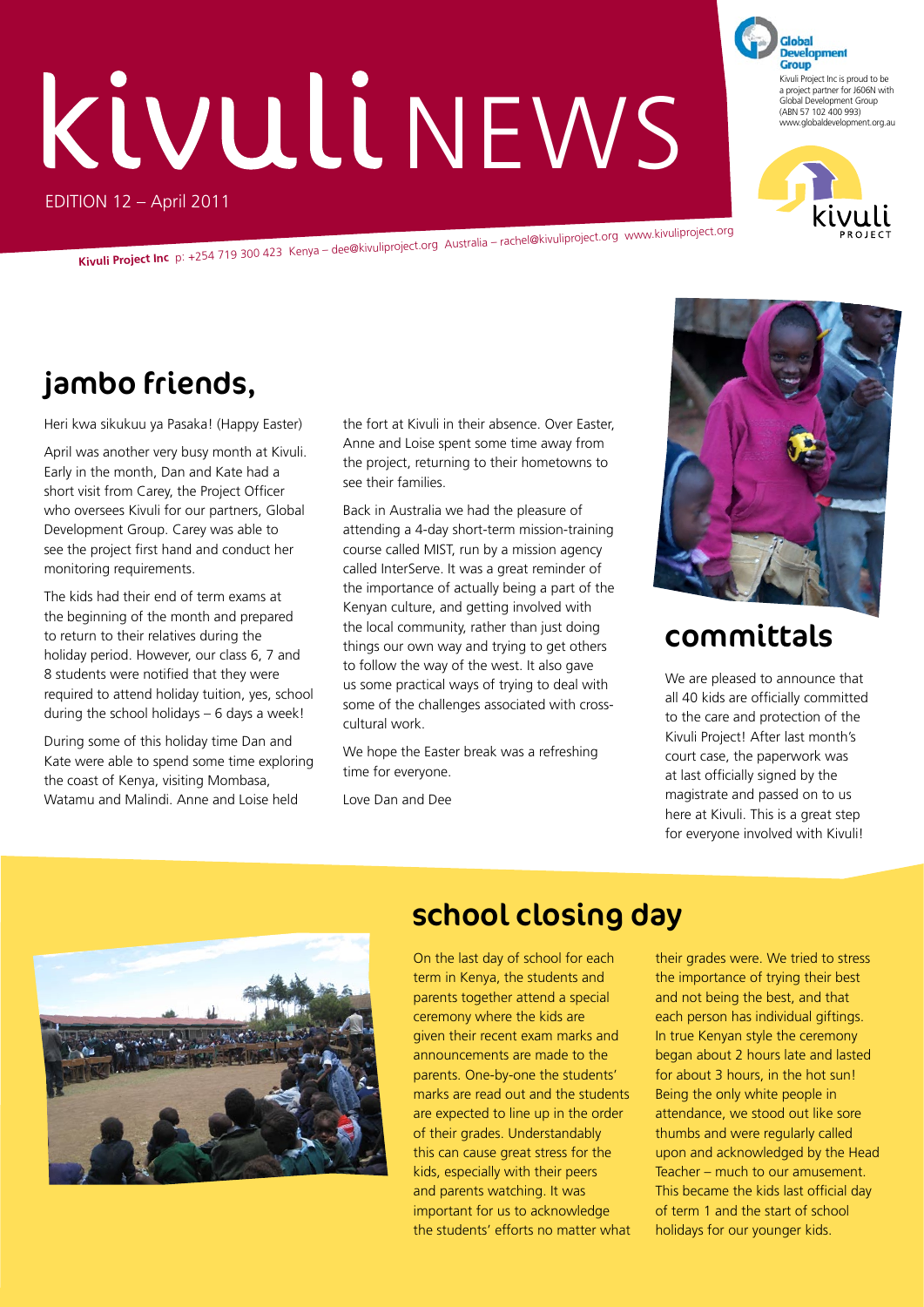## country club

In keeping with Kivuli tradition, 4 kids were taken on a special treat to the Aberdare Country Club as a reward for their efforts during term 1. James and Miriam were taken because of the great improvements they had both shown in their term 1 marks. Elizabeth and Jimmy were taken because their great behaviour throughout the term. Elizabeth in particular has shown remarkable improvements in her attitude and in the decisions she makes. Elizabeth who is 13 years old came to Kivuli from very poor living conditions, having had a tough upbringing. In the past Elizabeth has been involved in stealing, lying and other behaviours, which were a reflection of the difficult upbringing she has had. Kivuli staffs, over the past year have been trying to teach Elizabeth





along with the other children what it means to believe in God and how our actions should reflect what we believe. Elizabeth has shown great improvement: helping other kids, helping in the kitchen and working hard to be responsible for her actions.

One day during the end of March, Anne lost 25 shillings out of her apron pocket, the money was gone and Anne thought that was the end of it. It provided us all with much joy when Elizabeth found the money and returned it to Anne. Unfortunately, in the past, a lot of Kivuli kids in this situation have kept found money to buy themselves sweets. Elizabeth was duly rewarded for her actions and the remarkable improvements she has made.

All 4 kids, along with Dan, Kate and Njoki (casual weekend kitchen hand) visited the Country Club, for a short Safari walk, a 4-course lunch and a swim in the pool. The kids got

to walk among zebras, giraffe, warthog and many more African animals. They enjoyed eating (using a spoon, knife and fork), salad, soup, fish or beef, roasted vegetables and pastries for dessert. The highlight for the kids was swimming and relaxing on the banana lounges by the pool. All had a great day and it was a special experience that the kids will remember for a long time.



## stanley tools

This month Kivuli received a very special gift! Dan and Kate were excited to find two big, heavy boxes waiting for collection at the local Ndaragwa post-office. Although we knew it was coming, after just under three weeks in transit, we were surprised and excited to be unpacking a 51-piece-tool-kit, care of Stanley Tools in Australia. It was like Christmas Day, unpacking piece by piece of good quality, helpful tools. The kids were amazed to see such an exciting gift. One of the children made a comment about how "things from Australia are very beautiful" and the kids would pick up a random tool and ask "Uncle, and this is for…?" They all wanted to try out the new toys and find out what they were used for. We are very much looking forward to making use of the tools for future projects here at Kivuli. Thank you very much to Mike and Kirsten Kirkman, for providing this gift and allowing it to make its way to Kenya.



## clean teeth

We send our thanks once again to Mouf for the kind donation of 40 mini toothpastes and 40 toothbrushes for our kids to use! As well as this, thanks to Dan's Mum, Elizabeth Hickingbotham and others at North Ringwood Uniting Church for raising over \$600 by selling toothbrushes for a fundraiser. The kids' teeth are sparkling!